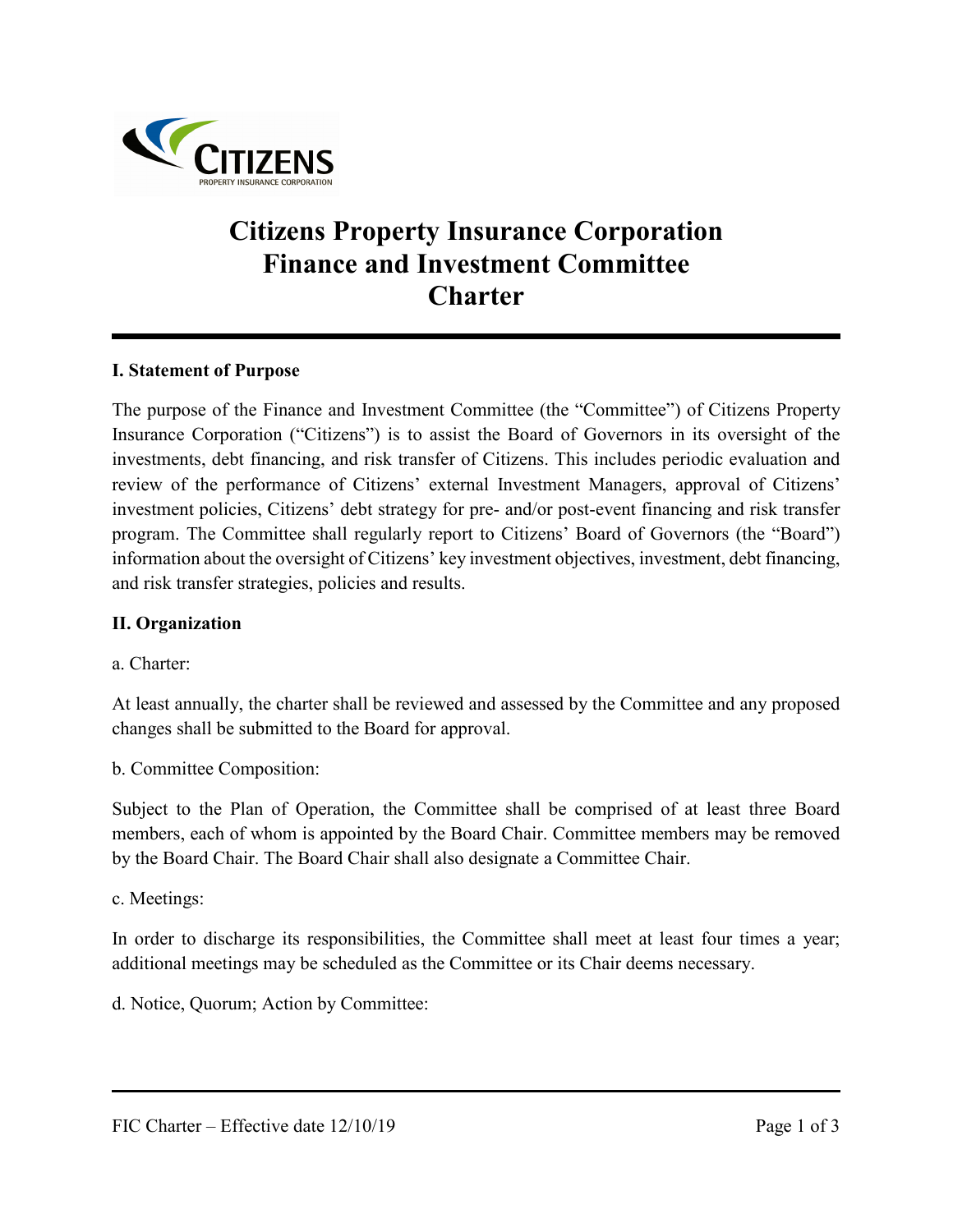Subject to the Plan of Operation, the Committee is governed by the same rules regarding meetings (including meetings by telephone conference), public notice, and quorum and voting requirements as are applicable to the Board. Committee meetings and notices shall be in compliance with the Florida Sunshine Law. A quorum at any Committee meeting shall consist of a majority of the Committee members present, provided that a FIC Charter quorum is not required for actions that are advisory only. All determinations of the Committee shall be made by a majority of its members present and voting at a meeting duly called and held.

e. Agenda, Minutes and Reports:

The Committee Chair (or such staff as is designated by the Chair) shall be responsible for establishing the agendas for meetings of the Committee. An agenda, together with materials relating to the subject matter of each meeting, shall be sent to members of the Committee prior to each meeting. Minutes for all meetings of the Committee shall be prepared to document the Committee's discharge of its responsibilities. The Committee shall make regular reports to the Board.

## **III. Responsibility and Authority**

a. The Committee shall review and be responsible for recommending Corporate Investment Policies and any proposed modifications to the Investment Policies to the Board for approval. The Investment Policies shall, at a minimum, include objectives, restrictions, diversification, duration, and asset allocation guidelines with due regard for the following prioritized goals: (i) safety of principal; (ii) liquidity, so that operating expenses and claims can be paid in a timely manner; and (iii) competitive returns. The Corporate Investment Policies shall be in writing and be distributed to the Board, Citizens' employees responsible for investments, and advisers and consultants having responsibility over Citizens' investments. The Committee shall have general oversight over compliance with such policies.

b. The Committee shall review quarterly the taxable and tax-exempt investment portfolios managed by Citizens or its external Investment Managers.

c. The Committee shall review quarterly the performance of Citizens' portfolios.

d. The Committee shall pursuant to Citizens' procurement guidelines and subject to Board approval make recommendations regarding the selection of Citizens' external Investment Managers.

e. The Committee shall review and recommend approval to the Board any pre- and/or post-event debt financing or liquidity programs.

f. The Committee shall review and recommend approval to the Board any risk transfer programs.